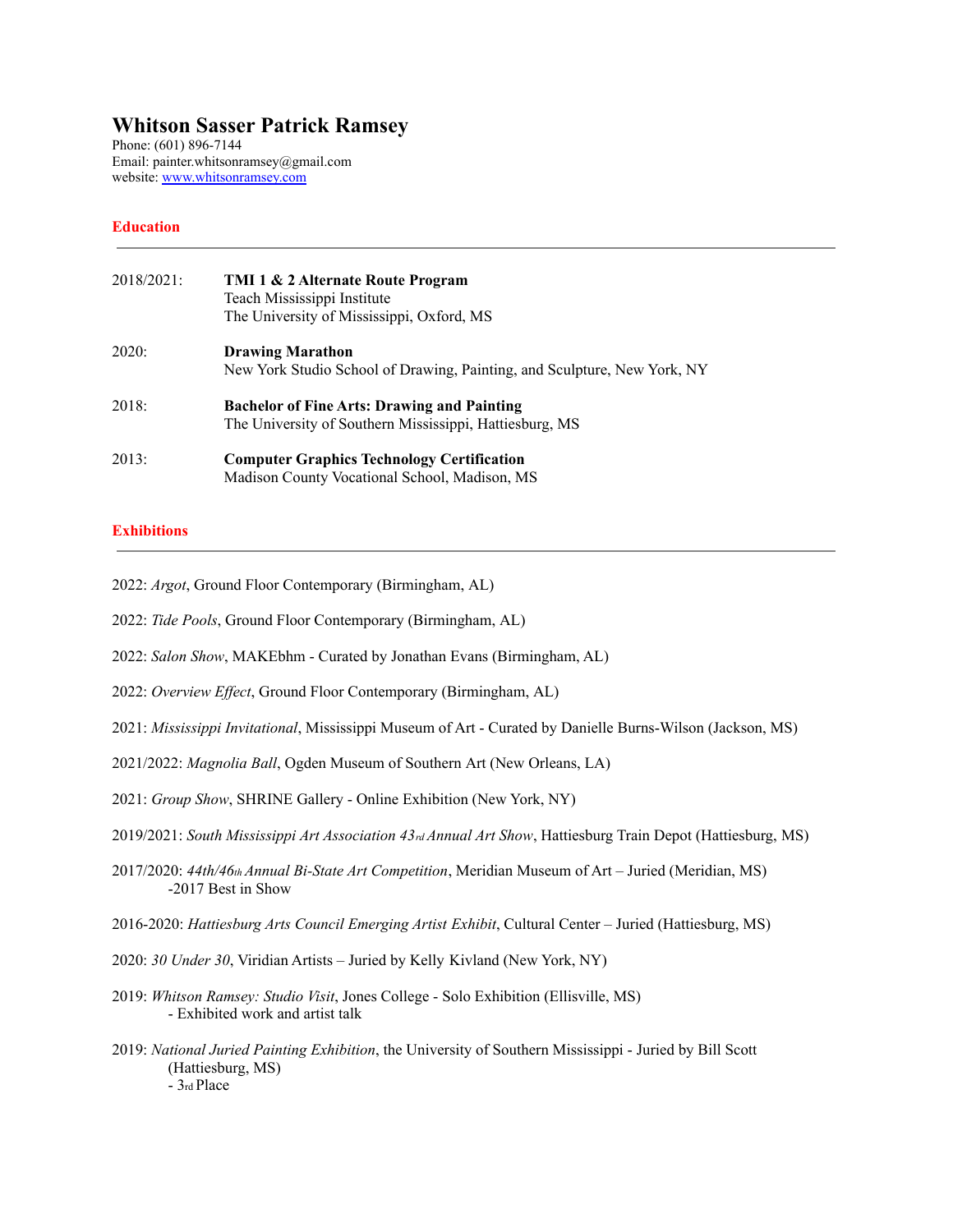2019: *Whitson Ramsey: Familiar Faces*, Deep South Gallery – Solo Exhibition (Jackson, MS)

2018: *Whitson Ramsey: Recent Works*, Meridian Museum of Art – Solo Exhibition (Meridian, MS)

- 2018: *Brand 46th Annual National Juried Exhibition of Works on Paper*, Brand Library and Art Center Juried by Edward Goldman (Glendale, CA)
- 2018: *Senior Thesis Exhibition in Fine Arts*, the University of Southern Mississippi (Hattiesburg, MS)
- 2016-2018: *Undergraduate Symposium on Research and Creative Activity*, the University of Southern Mississippi (Hattiesburg, MS) - Exhibited work and artist talk

2018: *Whitson Ramsey: Recent Works on Paper*, Smith & Lens – Solo Exhibition (Bay St. Louis, MS)

2015-2018: *Annual Student Show*, the University of Southern Mississippi – Juried (Hattiesburg, MS) -2018 Honorable Mention -2017 Best in Show: Drawing and Painting -2017 1st Place: Drawing

2017: *26th Annual People's Choice Art Competition*, Meridian Museum of Art – Juried (Meridian, MS)

2015: *6th Annual Priced to Move Showcase*, the Russell C. Davis Planetarium (Jackson, MS)

#### **Professional Experience**

| $2022$ - Present: | <b>Preparator</b><br>Qandil Fine Art Services<br>Birmingham, AL                                                             |
|-------------------|-----------------------------------------------------------------------------------------------------------------------------|
| 2022:             | <b>Guest Curator</b><br>21st Street Project Space<br>Ground Floor Contemporary<br>Birmingham, AL                            |
| $2021 - 2022$     | <b>Teaching Artist in Residence</b><br>Birmingham Museum of Art<br>Birmingham, AL                                           |
| $2021$ - Present: | <b>Gallery Lighting Technician</b><br>Ground Floor Contemporary<br>Birmingham, AL                                           |
| $2020$ - Present: | <b>Visual Arts Editor</b><br>Warm Milk Publishing<br>Birmingham, AL/Brooklyn, NY/Nashville, TN                              |
| 2020:             | <b>Juror</b><br>Issue 34<br>Product Magazine<br>Hattiesburg, MS                                                             |
| $2018 - 2021$ :   | <b>Visual Arts Teacher PreK-12</b><br>Wayne County High School, Waynesboro, MS<br>Martha Gaskins Elementary, Birmingham, AL |